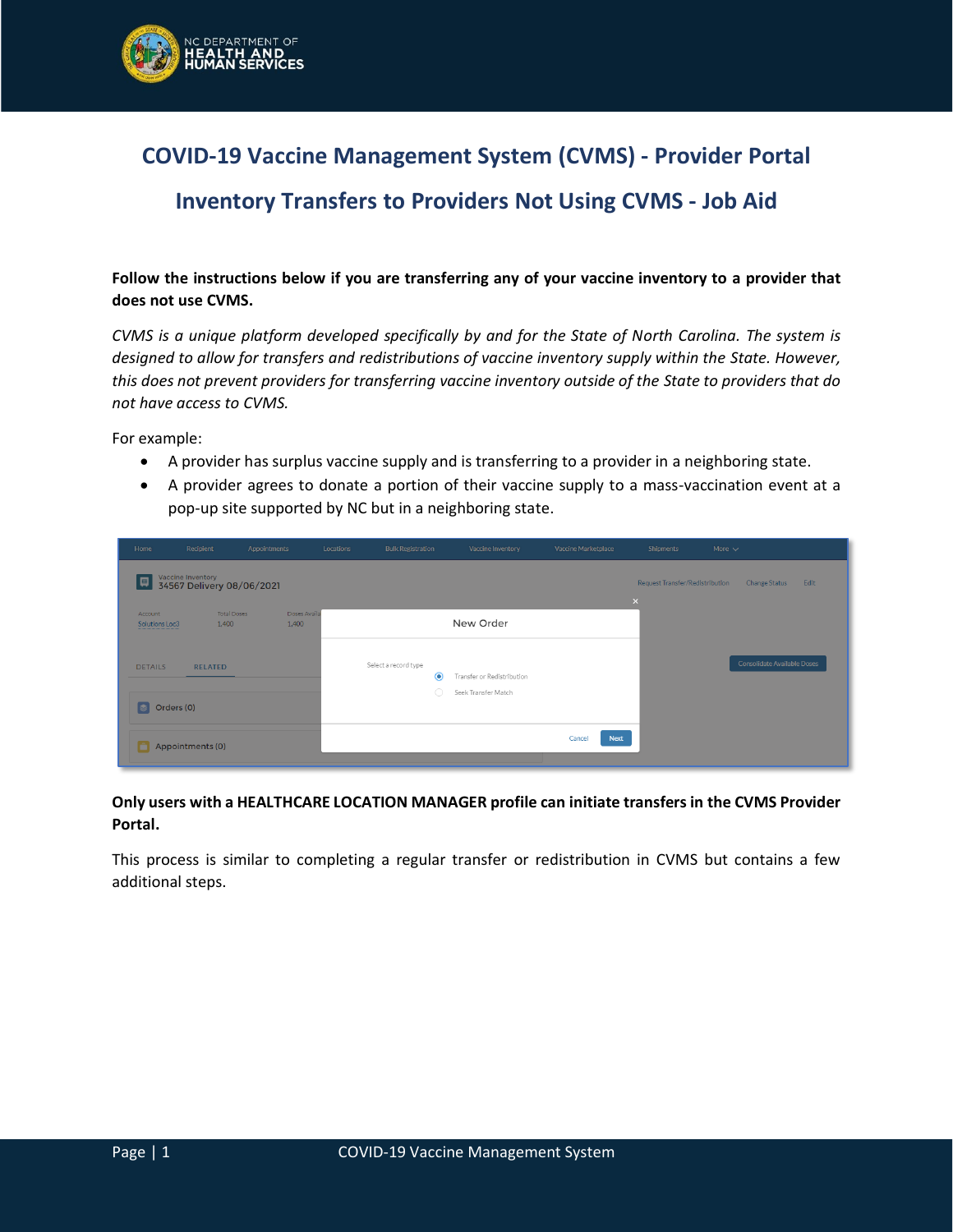

## **Transfer Vaccine Inventory to an Entity Not Using CVMS**

- 1. Navigate to the CVMS Provider Portal [\(https://covid-vaccine-provider-portal.ncdhhs.gov\)](https://covid-vaccine-provider-portal.ncdhhs.gov/)
- **2.** Connect using your NCID username and password
- **3.** Navigate to the **VACCINE INVENTORY** tab

|      | <b>NCDHHS</b><br>:VMS Provider Portal                             |                                                                                                   |           |                          |                   |                             |                    |                 |  |
|------|-------------------------------------------------------------------|---------------------------------------------------------------------------------------------------|-----------|--------------------------|-------------------|-----------------------------|--------------------|-----------------|--|
| Home | <b>Recipient</b>                                                  | Appointments                                                                                      | Locations | <b>Bulk Registration</b> | Vaccine Inventory | <b>Vaccine Marketplace</b>  | <b>Shipments</b>   | More $\sim$     |  |
|      | You are currently logged in as Solutions Loc1                     |                                                                                                   |           |                          |                   |                             |                    |                 |  |
|      | <b>Switch Locations</b>                                           |                                                                                                   |           |                          |                   |                             |                    |                 |  |
|      | <b>Recipient Check-In</b>                                         |                                                                                                   |           |                          |                   | <b>Today's Appointments</b> |                    |                 |  |
|      |                                                                   | You can check in a recipient by entering their appointment confirmation number into the box below |           |                          | <b>TIME</b>       | <b>DETAILS</b>              | <b>CASE NUMBER</b> | <b>LOCATION</b> |  |
|      | Appointment Confirmation Number                                   |                                                                                                   |           |                          |                   |                             |                    |                 |  |
|      |                                                                   |                                                                                                   | Go        |                          |                   |                             |                    |                 |  |
|      | No Appointment Confirmation Number?<br><b>Search Appointments</b> |                                                                                                   |           |                          |                   |                             |                    |                 |  |
|      |                                                                   |                                                                                                   |           |                          |                   |                             |                    |                 |  |

**4.** Search for the applicable inventory record

| Home           | <b>Recipient</b>                                                                                                                                                       |                 | <b>Appointments</b>   | Locations    |                 | <b>Bulk Registration</b> |              |                    | <b>Vaccine Inventory</b> |                          |           | <b>Vaccine Marketplace</b> |           |                              | <b>Shipments</b>                                                                   | More $\sim$             |    |                             |                          |                     |  |
|----------------|------------------------------------------------------------------------------------------------------------------------------------------------------------------------|-----------------|-----------------------|--------------|-----------------|--------------------------|--------------|--------------------|--------------------------|--------------------------|-----------|----------------------------|-----------|------------------------------|------------------------------------------------------------------------------------|-------------------------|----|-----------------------------|--------------------------|---------------------|--|
|                |                                                                                                                                                                        |                 |                       |              |                 | Scan or type a barcode   |              |                    |                          |                          | Add       | Waste                      |           | <b>Insufficient Quantity</b> |                                                                                    | <b>Inbound Transfer</b> |    |                             | <b>Outbound Transfer</b> |                     |  |
| 四              | Vaccine Inventories<br>All Vaccine Inventories $\blacktriangledown$   F<br>50+ items . Sorted by Lot . Filtered by All vaccine inventories . Updated a few seconds ago |                 |                       |              |                 |                          |              |                    |                          |                          |           |                            |           | Q Search this list           |                                                                                    |                         | ☆☆ | ⊞ ∗                         | C                        |                     |  |
|                | Vaccine Inve $\vee$                                                                                                                                                    | NDC (Pro $\vee$ | <b>Account Name</b>   | $\checkmark$ | Product Name V  | $Let \uparrow$           | $\checkmark$ | To<br>$\checkmark$ | Do $\vee$                | <b>D</b><br>$\checkmark$ | $Ex \vee$ | $D_{\cdots} \vee$          | Stat      |                              | <b>Expiration Date, Account Name, NDC</b><br>(Product), Extra Doses, Created Date, |                         |    | $e$ Received $\vee$         |                          | <b>Created Date</b> |  |
| $\mathbf{1}$   | Lot 1111 Deliver                                                                                                                                                       | 80777-0273      | Solutions Loc1        |              | Moderna (10 M   | 1111                     |              | 1.000              | 1.043                    |                          | 50        | 5                          | Ava       |                              | Doses Administered, Product Name,<br>Doses Wasted, Doses Available, Total          |                         |    | 9/2021.2:26                 | 7/19/2021.2:             |                     |  |
| $\overline{2}$ | Lot 111111 Deli                                                                                                                                                        | 80777-0273      | Solutions Loc1        |              | Moderna (10 M   | 11111                    |              | 1.000              | 989                      | $\circ$                  |           | 10                         | Ava       |                              | Doses, and Date Received aren't<br>searchable. Use filters or sort on these        |                         |    | 4/2021.12:1                 |                          | 3/24/2021.12        |  |
| 3              | Lot 123 - Deliver                                                                                                                                                      | 59267-1000      | Solutions Loc1        |              | Pfizer-BioNTech | 123                      |              | 600                | 170                      | 23                       |           | 1                          | Ava       | fields instead.              |                                                                                    |                         |    | 9/2021.4:57                 |                          | 2/19/2021.4:        |  |
| $\Delta$       | Delivery 03/24/                                                                                                                                                        | 59267-1000      | Solutions Loc2        |              | Pfizer-BioNTech | 123                      |              | 180                | 180                      | $\circ$                  | $\Omega$  | $\circ$                    | Available |                              | 8/13/2021.12:0                                                                     |                         |    | 3/30/2021.12:0              |                          | 3/24/2021.9:        |  |
| -5             | Delivery 03/24/                                                                                                                                                        | 59267-1000      | <b>Solutions Loc3</b> |              | Pfizer-BioNTech | 123                      |              | $\Omega$           | 0                        | 0                        | $\circ$   | $\circ$                    |           | Incoming Transf              | 8/13/2021.12:0                                                                     |                         |    |                             |                          | 3/24/2021.9:        |  |
| 6              | Delivery 02/16/                                                                                                                                                        | 80777-0273      | Solutions Loc1        |              | Moderna (10 M   | 138495                   |              | 200                | 194                      | 3                        |           | 3                          | Available |                              | 3/2/2026.12:00                                                                     |                         |    | 3/2/2021.11:39              |                          | 3/2/2021.11:        |  |
| $\overline{7}$ | Lot 222222 - Del                                                                                                                                                       | 80777-0273      | Solutions Loc2        |              | Moderna (10 M   | 222222                   |              | 597                | $\Omega$                 | $\Omega$                 | $\Omega$  | 35                         | Available |                              | 12/31/2021.12:                                                                     |                         |    | 2/24/2021.3:00              |                          | 2/24/2021.3:        |  |
| 8              | Delivery 02/24/                                                                                                                                                        | 80777-0273      | Solutions Loc2        |              | Moderna (10 M   | 222222                   |              | 100                | 0                        | $\circ$                  | $\circ$   | 0                          | Complete  |                              | 12/31/2021.12:                                                                     |                         |    | 2/24/2021.5:35 2/24/2021.5: |                          |                     |  |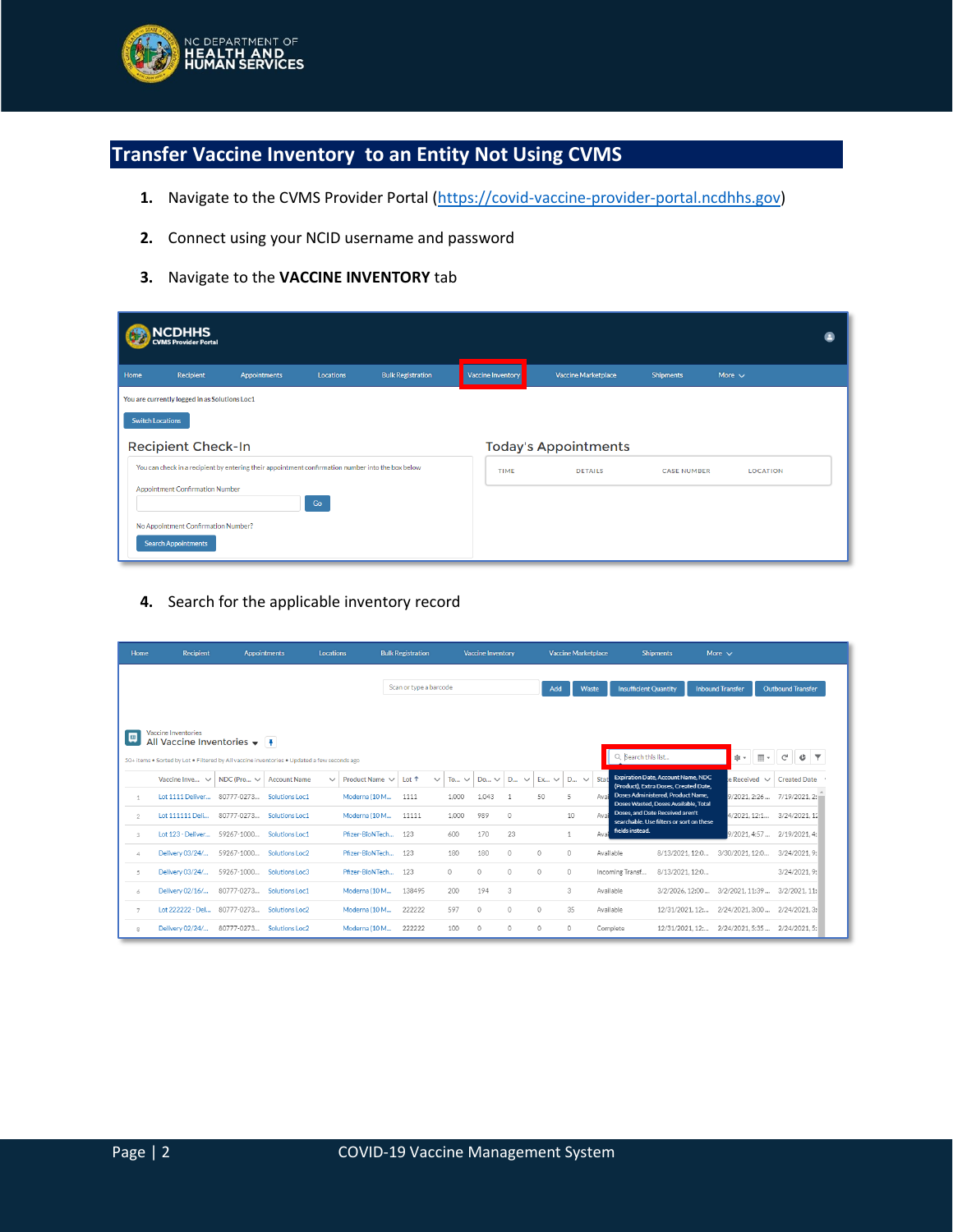

**5.** From the inventory record, navigate to the **RELATED** tab then go to **ORDERS** and click **NEW**

| Home                      | Recipient                                      | <b>Appointments</b> | Locations       | <b>Bulk Registration</b>      | <b>Vaccine Inventory</b> | Vaccine Marketplace                         | <b>Shipments</b>                | More $\sim$          |                             |
|---------------------------|------------------------------------------------|---------------------|-----------------|-------------------------------|--------------------------|---------------------------------------------|---------------------------------|----------------------|-----------------------------|
| 靊                         | Vaccine Inventory<br>34567 Delivery 08/06/2021 |                     |                 |                               |                          |                                             | Request Transfer/Redistribution | <b>Change Status</b> | Edit                        |
| Account<br>Solutions Loc3 | <b>Total Doses</b><br>1,400                    | 1,400               | Doses Available | Doses Administered<br>$\circ$ | Doses Wasted<br>$\circ$  | Doses Insufficient Quantity<br>$\mathbf{0}$ |                                 |                      |                             |
| <b>DETAILS</b>            | <b>RELATED</b>                                 |                     |                 |                               |                          |                                             |                                 |                      | Consolidate Available Doses |
| Orders (0)<br>$ \bullet $ |                                                |                     |                 |                               | <b>New</b>               |                                             |                                 |                      |                             |
|                           | Appointments (0)                               |                     |                 |                               |                          |                                             |                                 |                      |                             |
|                           | Wastage Events (0)                             |                     |                 |                               | <b>New</b>               |                                             |                                 |                      |                             |
| m                         | <b>Insufficient Quantities (0)</b>             |                     |                 |                               | <b>New</b>               |                                             |                                 |                      |                             |

**6.** Select **TRANSFER OR REDISTRIBUTION** and click **NEXT**

| $\overline{\mathsf{x}}$    |
|----------------------------|
| New Order                  |
|                            |
| Select a record type       |
| Transfer or Redistribution |
| Seek Transfer Match        |
|                            |
|                            |
| <b>Next</b><br>Cancel      |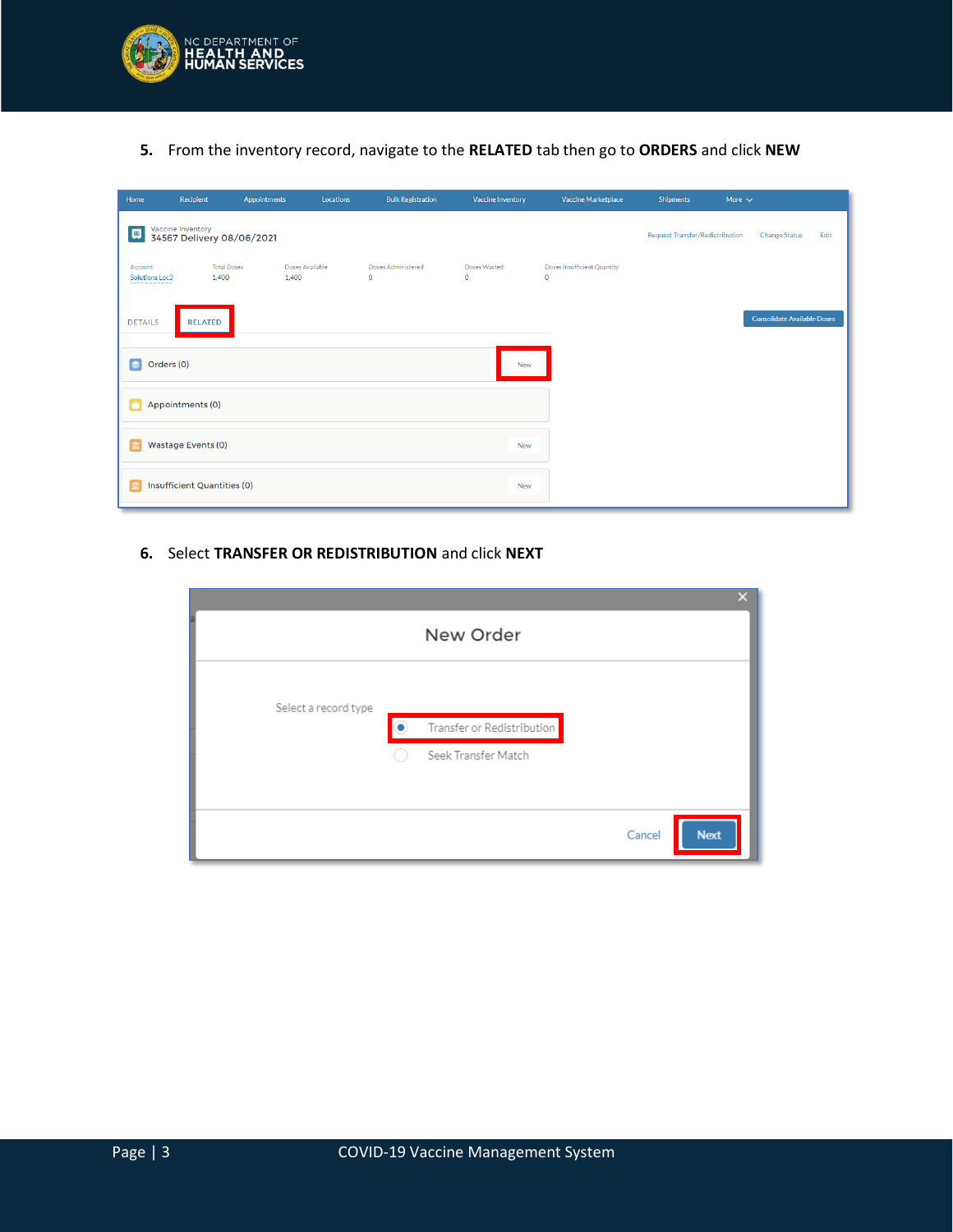

- **7.** Fill in all required fields (identified by a red asterisk) and check the following:
	- a. Set **STATUS** as "Submitted"
	- b. Leave **VACCINE RECEIVER** blank and check **UNABLE TO FIND VACCINE RECEIVER** box
	- c. Enter "NCIP Central Office" as **REASON FOR REQUEST**

| New Order: Transfer or Redistribution                                                                                                                                                                                                                                                                                                                                                                                                                                                                                                                                                                                                                                                                                                                                                                                                                                                                                                                                                    |                                 |  |  |  |  |  |  |  |  |  |  |
|------------------------------------------------------------------------------------------------------------------------------------------------------------------------------------------------------------------------------------------------------------------------------------------------------------------------------------------------------------------------------------------------------------------------------------------------------------------------------------------------------------------------------------------------------------------------------------------------------------------------------------------------------------------------------------------------------------------------------------------------------------------------------------------------------------------------------------------------------------------------------------------------------------------------------------------------------------------------------------------|---------------------------------|--|--|--|--|--|--|--|--|--|--|
| <b>COVID-19 Vaccine Redistribution/Transfer Request Form</b>                                                                                                                                                                                                                                                                                                                                                                                                                                                                                                                                                                                                                                                                                                                                                                                                                                                                                                                             |                                 |  |  |  |  |  |  |  |  |  |  |
| Redistribution/Transfer Instructions<br>To request redistribution or transfer of COVID-19 vaccine inventory from a location with an approved redistribution agreement<br>(not required for a transfer) on file to a location within their organization (Redistribution) or outside their organization (Transfer),<br>the Sending Provider shall complete and submit this form. Redistribution and transfer requests for COVID-19 vaccines require NC<br>DHHS Immunization Branch approval to ensure proper storage capabilities and tracking of COVID-19 vaccine inventory<br>movements. All COVID-19 vaccine providers must comply with the CDC requirements for vaccine management, including storage<br>and handling, and temperature monitoring at all times. Providers must keep all records related to COVID-19 vaccine management<br>for a minimum of 3 years, or longer if required by law. Please call 1-877-873-6247 if you have any questions.<br><b>Transfer Information</b> |                                 |  |  |  |  |  |  |  |  |  |  |
| * Account Name                                                                                                                                                                                                                                                                                                                                                                                                                                                                                                                                                                                                                                                                                                                                                                                                                                                                                                                                                                           | * Status                        |  |  |  |  |  |  |  |  |  |  |
| ×<br>Solutions Loc3                                                                                                                                                                                                                                                                                                                                                                                                                                                                                                                                                                                                                                                                                                                                                                                                                                                                                                                                                                      | Submitted                       |  |  |  |  |  |  |  |  |  |  |
| Vaccine Receiver <sup>6</sup><br>Search Accounts                                                                                                                                                                                                                                                                                                                                                                                                                                                                                                                                                                                                                                                                                                                                                                                                                                                                                                                                         | Unable to find Vaccine Receiver |  |  |  |  |  |  |  |  |  |  |
| * Dose Transferred                                                                                                                                                                                                                                                                                                                                                                                                                                                                                                                                                                                                                                                                                                                                                                                                                                                                                                                                                                       | * Vials Transferred             |  |  |  |  |  |  |  |  |  |  |
| Reason for Request                                                                                                                                                                                                                                                                                                                                                                                                                                                                                                                                                                                                                                                                                                                                                                                                                                                                                                                                                                       | * Order Start Date              |  |  |  |  |  |  |  |  |  |  |
| <b>NCIP Central Office</b>                                                                                                                                                                                                                                                                                                                                                                                                                                                                                                                                                                                                                                                                                                                                                                                                                                                                                                                                                               | 亩                               |  |  |  |  |  |  |  |  |  |  |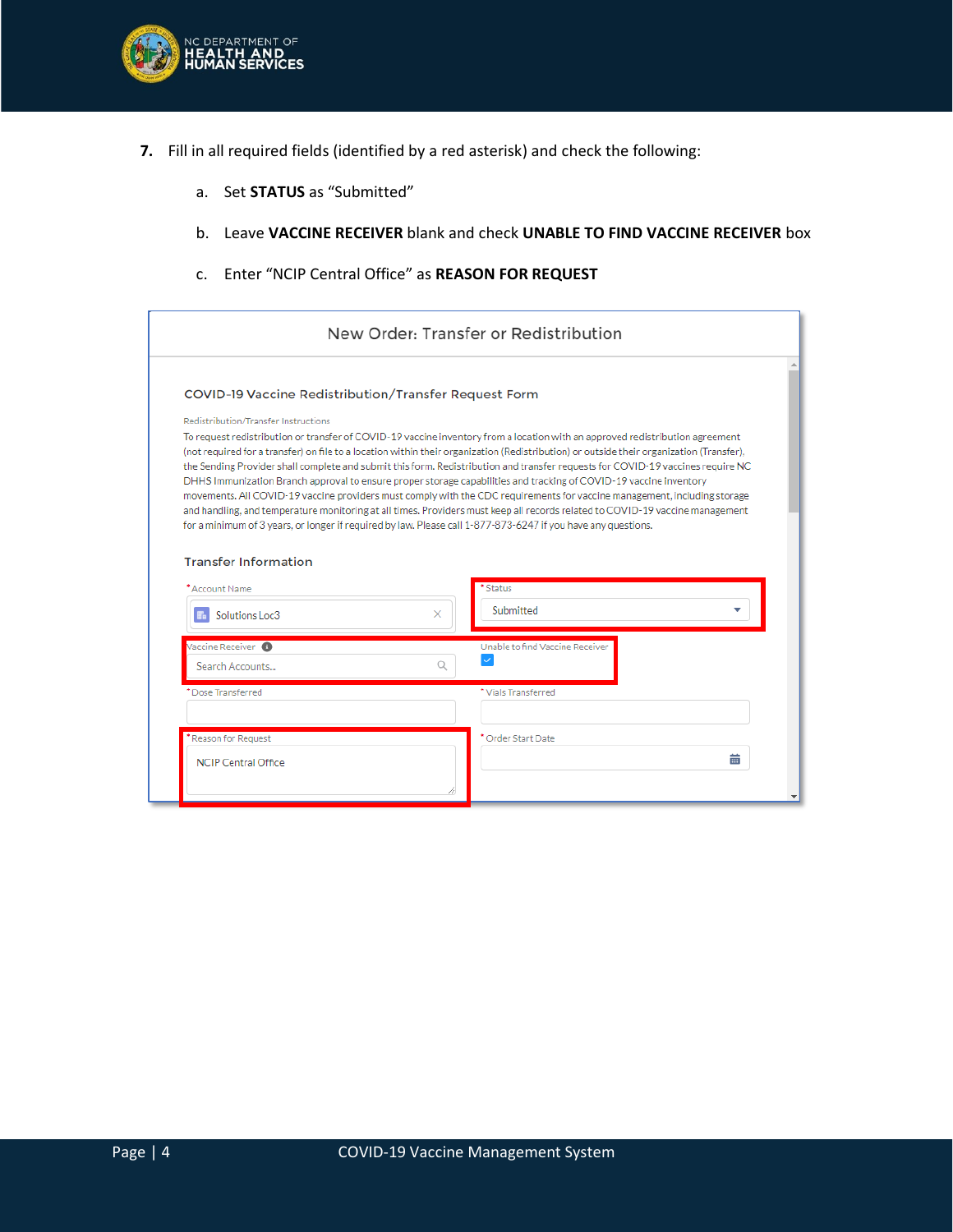

- d. Enter all fields for the receiving location
- e. Read all requirements and check the **ADHERENCE TO ALL REQUIREMENTS** box

|                                                                                    | Associated Vaccine Inventory<br>34567 Delivery 08/06/2021                                                                 |
|------------------------------------------------------------------------------------|---------------------------------------------------------------------------------------------------------------------------|
| Receiving COVID-19 Enrolled Provider Information<br>Receiving Location Name (CVMS) |                                                                                                                           |
| Receiving Location Street Address                                                  | Receiving Location City                                                                                                   |
| Receiving Location Phone                                                           | Receiving Location Zip                                                                                                    |
| Receiving Location Primary Vaccine Coord                                           | Receiving Location Primary Coord Email                                                                                    |
|                                                                                    | Sending Provider to check box below to confirm adherence to each requirement.                                             |
| Adherence to all Requirements<br>Requirement 1:                                    |                                                                                                                           |
| Management System (CVMS) Provider Enrollment Portal                                | Sending Provider and Receiving Provider location names listed above match exactly how they appear in the COVID-19 Vaccine |

#### f. Click **SAVE**

| Requirement 2:                                                                                                             |                                        |      |
|----------------------------------------------------------------------------------------------------------------------------|----------------------------------------|------|
| Sending Provider has a completed CDC COVID-19 Vaccine Redistribution Agreement (not needed for Transfers) in the CVMS      |                                        |      |
| Provider Enrollment Portal and the Receiving Provider has a fully completed and submitted CDC COVID-19 Vaccine Program     |                                        |      |
| Provider Agreement and Profile in the CVMS Provider Enrollment Portal                                                      |                                        |      |
| Requirement 3:                                                                                                             |                                        |      |
| Sending Provider has confirmed with Receiving Provider that they have the appropriate capability and capacity to store the |                                        |      |
| COVID-19 vaccines                                                                                                          |                                        |      |
| Requirement 4:                                                                                                             |                                        |      |
| Sending Provider is not requesting redistribution or transfer of open or partial vials                                     |                                        |      |
| Requirement 5:                                                                                                             |                                        |      |
| Sending Provider is also shipping associated ancillary kit                                                                 |                                        |      |
| Requirement 6:                                                                                                             |                                        |      |
| Only COVID-19 vaccines are listed on this request                                                                          |                                        |      |
|                                                                                                                            |                                        |      |
| Approval                                                                                                                   |                                        |      |
| <b>Approver's Comments</b>                                                                                                 |                                        |      |
|                                                                                                                            |                                        |      |
|                                                                                                                            |                                        |      |
| <b>Sending Location Details</b>                                                                                            |                                        |      |
| Sending Location Date and Time                                                                                             | Sending Location Comments <sup>6</sup> |      |
| <b>Time</b><br>Date                                                                                                        |                                        |      |
| 蘦<br>$\odot$                                                                                                               |                                        |      |
|                                                                                                                            |                                        |      |
|                                                                                                                            |                                        |      |
|                                                                                                                            | Save & New<br>Cancel                   | Save |
|                                                                                                                            |                                        |      |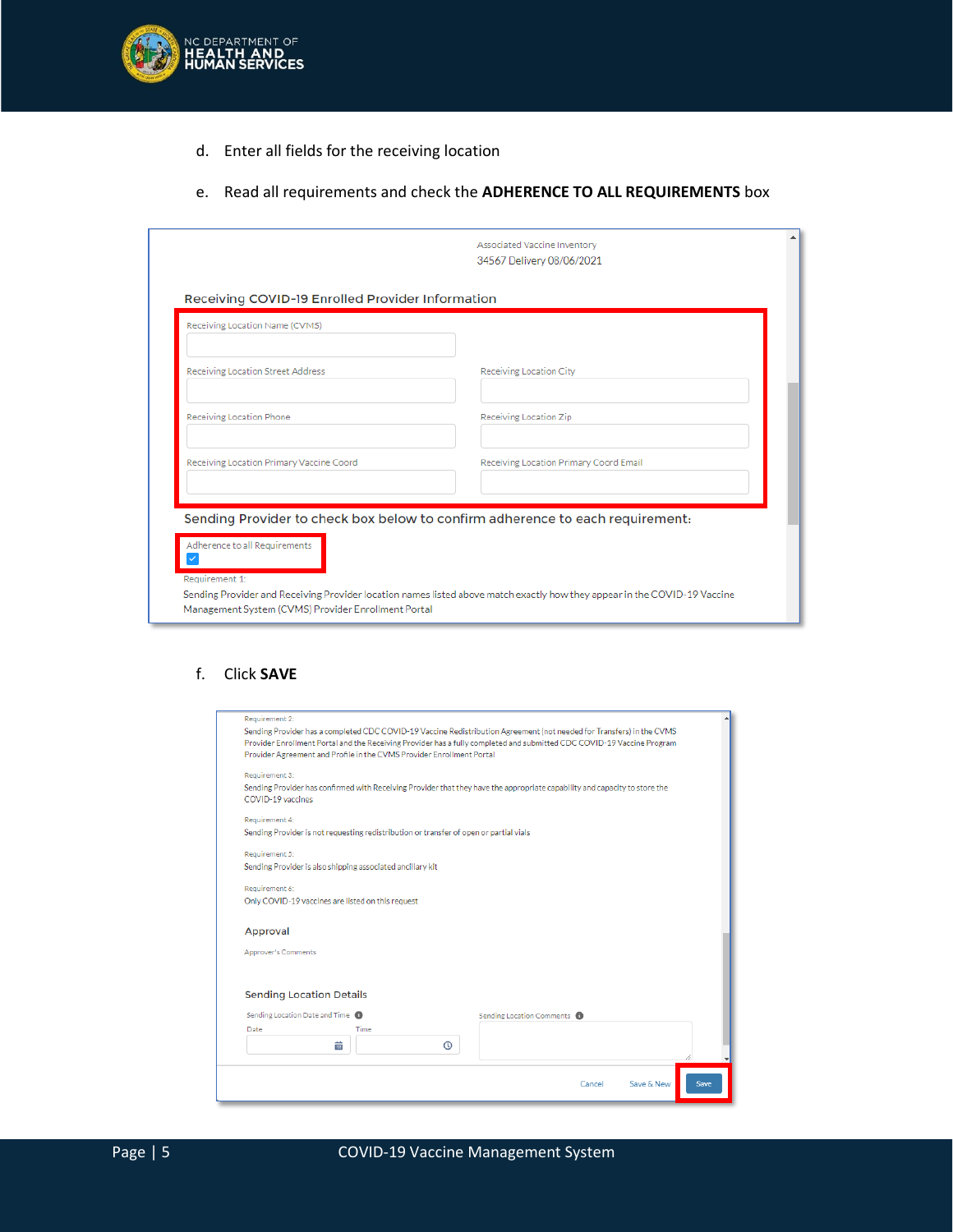

**8.** Once the transfer is approved, open the transfer order (see Step 5) and edit the **SENDING LOCATION DETAILS** by clicking on the pencil icon

| Requirement 6:<br>Only COVID-19 vaccines are listed on this request |                                        |
|---------------------------------------------------------------------|----------------------------------------|
| $\vee$ Approval                                                     |                                        |
| <b>Approver's Comments</b>                                          |                                        |
| $\vee$ Sending Location Details                                     |                                        |
| Sending Location Date and Time O                                    | Sending Location Comments <sup>O</sup> |
| $\vee$ System Information                                           | Edit Sending Location Date and Time    |
| Created By                                                          | Last Modified By                       |
| Darrell Lee, 8/6/2021, 2:20 PM                                      | Darrell Lee, 8/6/2021, 2:20 PM         |
|                                                                     | Doses Per Vial (Number)                |
|                                                                     | 14                                     |
|                                                                     |                                        |
|                                                                     |                                        |

**9.** Enter the date and time of the transfer, enter "NCIP Central Office" in **SENDING LOCATION COMMENTS**, then click **SAVE**

| $\vee$ Approval                 |          |                   |                                                  |
|---------------------------------|----------|-------------------|--------------------------------------------------|
| <b>Approver's Comments</b>      |          |                   |                                                  |
|                                 |          |                   |                                                  |
| $\vee$ Sending Location Details |          |                   |                                                  |
| Sending Location Date and Time  |          | $\leftrightarrow$ | Sending Location Comments O<br>$\leftrightarrow$ |
| <b>Date</b>                     | Time     |                   | <b>NCIP Central Office</b>                       |
| 齒<br>8/6/2021                   | 12:00 PM | $\odot$           |                                                  |
| $\vee$ System Information       |          |                   |                                                  |
| Created By                      |          |                   | Last Modified By                                 |
| Darrell Lee, 8/6/2021, 2:20 PM  |          |                   | Darrell Lee, 8/6/2021, 2:20 PM                   |
|                                 |          |                   | Doses Per Vial (Number)<br>14                    |
|                                 |          |                   |                                                  |
|                                 |          | Cancel            | Save                                             |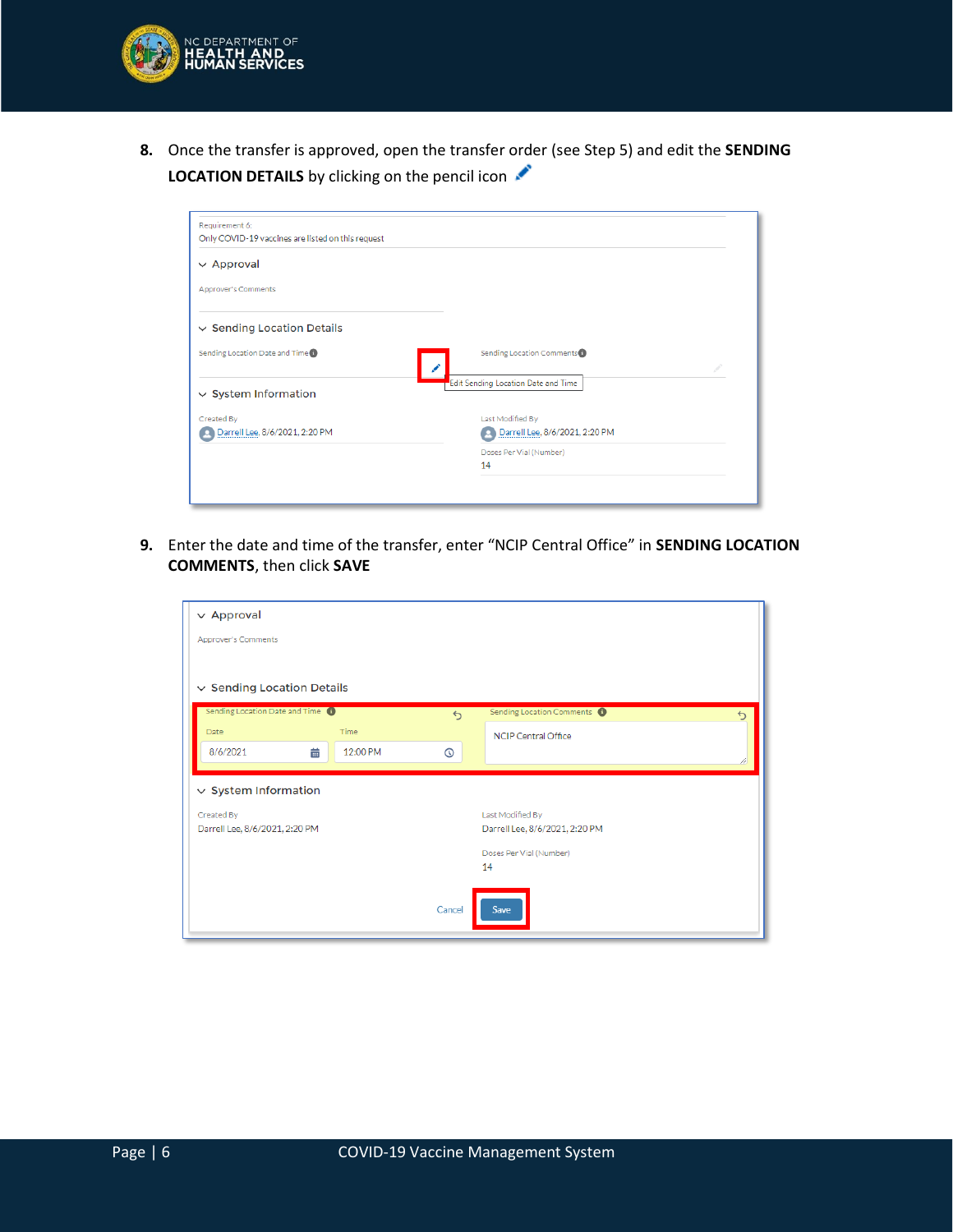

### **10.** Navigate to the **VACCINE INVENTORY** tab and open the actual vaccine inventory record again

| <b>Home</b>    | <b>Recipient</b>                                                                                                                                            | <b>Appointments</b> |                     | Locations    |                     | <b>Bulk Registration</b> |              |           | Vaccine Inventory |                     | <b>Vaccine Marketplace</b> |                    |                              | <b>Shipments</b> |                     | More $\sim$             |     |                          |
|----------------|-------------------------------------------------------------------------------------------------------------------------------------------------------------|---------------------|---------------------|--------------|---------------------|--------------------------|--------------|-----------|-------------------|---------------------|----------------------------|--------------------|------------------------------|------------------|---------------------|-------------------------|-----|--------------------------|
|                |                                                                                                                                                             |                     |                     |              |                     | Scan or type a barcode   |              |           |                   |                     | Add                        | Waste              | <b>Insufficient Quantity</b> |                  |                     | <b>Inbound Transfer</b> |     | <b>Outbound Transfer</b> |
| 回              | Vaccine Inventories<br>All Vaccine Inventories $\bullet$   #  <br>2 items . Sorted by Lot . Filtered by All vaccine inventories . Updated a few seconds ago |                     |                     |              |                     |                          |              |           |                   |                     |                            |                    | Q 34567                      |                  |                     | $\circ$<br>☆↓           | 田 - | G<br>¢                   |
|                | Vaccine Inve $\vee$                                                                                                                                         | NDC (Pro $\vee$     | <b>Account Name</b> | $\checkmark$ | Product Name $\vee$ | Lot $\uparrow$           | $\checkmark$ | To $\vee$ | $Do \vee$         | $D_{\cdots}$ $\vee$ |                            | Ex $\vee$ D $\vee$ | <b>Status</b>                | $\checkmark$     | Expiration D $\vee$ | Date Received $\vee$    |     | <b>Created Date</b>      |
|                | 1st dose Deliver                                                                                                                                            | 59267-1000          | Solutions Loc1      |              | Pfizer-BioNTech     | 34567                    | 200          |           | 190               |                     | 6                          | 10                 | Available                    |                  | 4/1/2026.2:00       | 4/6/2021.2:50           |     | 4/6/2021.2:57            |
| $\overline{2}$ | 34567 Delivery                                                                                                                                              | 80777-0273          | Solutions Loc3      |              | Moderna (14 do      | 34567                    |              | 1,400     | 1.400             | $\circ$             |                            | $\circ$            | Available                    |                  | 4/30/2022.12:0      | 8/6/2021.11:42          |     | 8/6/2021, 11:42          |

### **11.** Click on **CHANGE STATUS**

| Home                      | Recipient                                      | <b>Appointments</b>         | <b>Locations</b> | <b>Bulk Registration</b>      | <b>Vaccine Inventory</b> | Vaccine Marketplace                    | <b>Shipments</b>                | More $\vee$                        |
|---------------------------|------------------------------------------------|-----------------------------|------------------|-------------------------------|--------------------------|----------------------------------------|---------------------------------|------------------------------------|
| 四                         | Vaccine Inventory<br>34567 Delivery 08/06/2021 |                             |                  |                               |                          |                                        | Request Transfer/Redistribution | <b>Change Status</b><br>Edit       |
| Account<br>Solutions Loc3 | 1,400                                          | <b>Total Doses</b><br>1,400 | Doses Available  | Doses Administered<br>$\circ$ | Doses Wasted<br>$\circ$  | Doses Insufficient Quantity<br>$\circ$ |                                 |                                    |
| <b>DETAILS</b>            | <b>RELATED</b>                                 |                             |                  |                               |                          |                                        |                                 | <b>Consolidate Available Doses</b> |

### **12.** From the drop-down, select "Transferred" then click **SAVE**

| <b>Change Status</b>                                                                                                                                                                                    |                                                                                                                                                                                                                                                                                                              |
|---------------------------------------------------------------------------------------------------------------------------------------------------------------------------------------------------------|--------------------------------------------------------------------------------------------------------------------------------------------------------------------------------------------------------------------------------------------------------------------------------------------------------------|
| * Status                                                                                                                                                                                                |                                                                                                                                                                                                                                                                                                              |
| Transferred                                                                                                                                                                                             |                                                                                                                                                                                                                                                                                                              |
| --None--                                                                                                                                                                                                |                                                                                                                                                                                                                                                                                                              |
| Complete                                                                                                                                                                                                |                                                                                                                                                                                                                                                                                                              |
| Reserved for Future Use                                                                                                                                                                                 |                                                                                                                                                                                                                                                                                                              |
| Available                                                                                                                                                                                               |                                                                                                                                                                                                                                                                                                              |
| ✔ Transferred                                                                                                                                                                                           |                                                                                                                                                                                                                                                                                                              |
| Wasted                                                                                                                                                                                                  |                                                                                                                                                                                                                                                                                                              |
| Incoming Transfer in Transit                                                                                                                                                                            |                                                                                                                                                                                                                                                                                                              |
| iransterred (Dennition)<br>Indicates all doses & vials within this inventory<br>were transferred/redistributed to another<br>Location. Only records with 'Doses Available =<br>O' can have this status. | transter in transit (Dennition)<br>Please do NOT manually set this status.<br>Indicates this inventory is an inbound<br>transfer/redistribution that has not vet arrived.<br>The 'Inbound Transfer' button & flow is used to<br>accept the inventory and automatically updates<br>the status to 'Available'. |
|                                                                                                                                                                                                         | Cancel<br>Save                                                                                                                                                                                                                                                                                               |